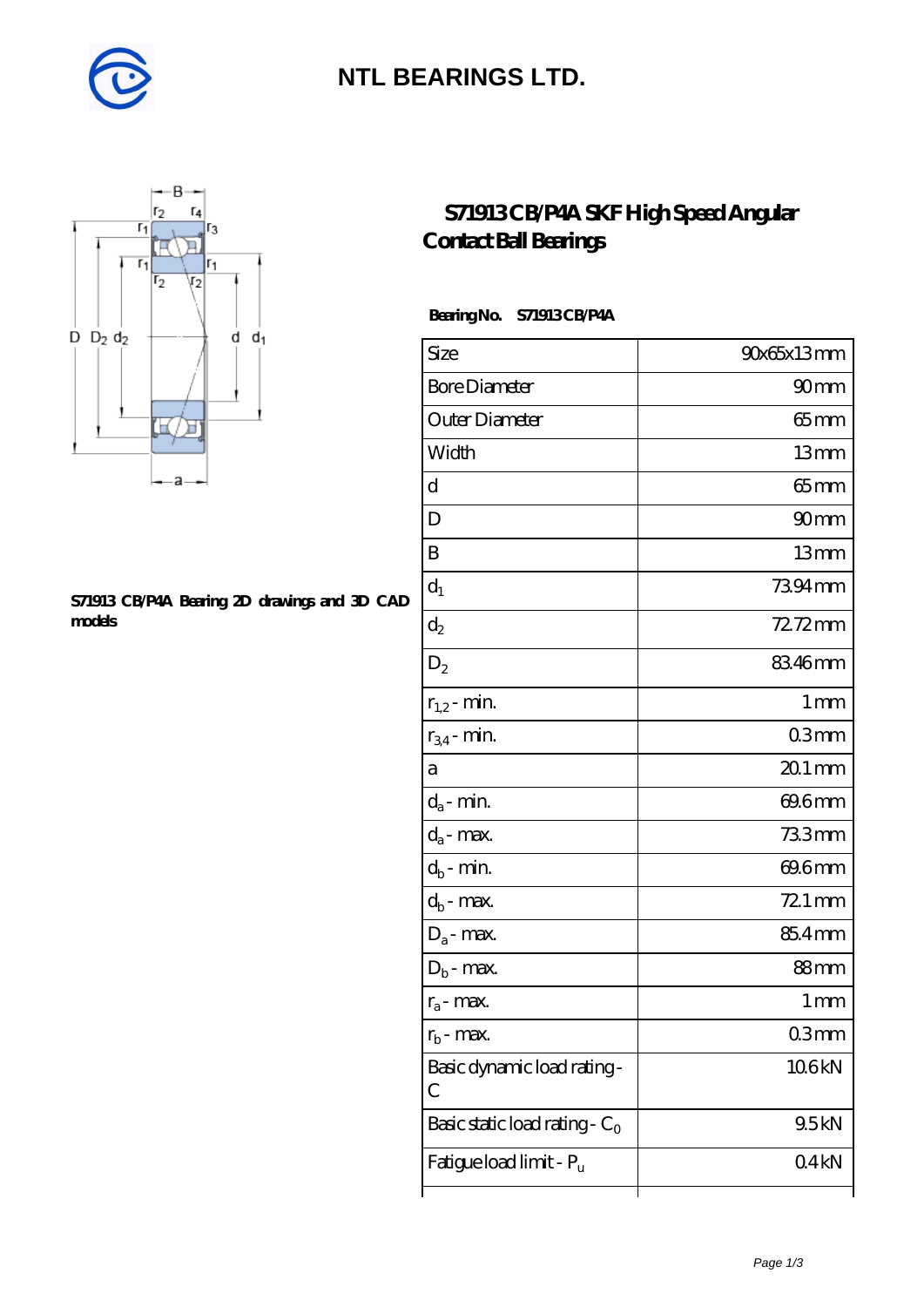

# **[NTL BEARINGS LTD.](https://diabetesfriends.net)**

| Limiting speed for grease<br>lubrication | 2000 <sub>r/min</sub> |
|------------------------------------------|-----------------------|
| Ball - $D_w$                             | 5556mm                |
| $Ball - z$                               | 32                    |
| Calculation factor - $f_0$               | 99                    |
| Preload class $A - G_A$                  | 35N                   |
| Preload class $B - G_B$                  | 70N                   |
| Preload class C - $G_C$                  | 210N                  |
| Calculation factor - f                   | 1.13                  |
| Calculation factor - f                   | 1                     |
| Calculation factor - $f_{2A}$            | 1                     |
| Calculation factor - $f_{2B}$            | 1.02                  |
| Calculation factor - $f_{\chi}$          | 1.07                  |
| Calculation factor - f <sub>HC</sub>     | 1                     |
| Preload class A                          | 38N/micron            |
| Preload class B                          | 51 N/micron           |
| Preload class C                          | 81 N/micron           |
| $d_1$                                    | 7394mm                |
| $d_2$                                    | 72.72mm               |
| $\mathrm{D}_2$                           | 83.46mm               |
| $r_{1,2}$ min.                           | 1 <sub>mm</sub>       |
| $r_{34}$ min.                            | 03mm                  |
| $d_{a}$ min.                             | 69.6mm                |
| $d_a$ max.                               | 733mm                 |
| $d_h$ min.                               | 69.6mm                |
| $d_h$ max.                               | $721 \,\mathrm{mm}$   |
| $D_a$ max.                               | 854mm                 |
| $D_{\rm b}$ max.                         | 88mm                  |
| $r_a$ max.                               | 1 mm                  |
| $r_{\rm b}$ max.                         | 03mm                  |
| Basic dynamic load rating C              | 14.3kN                |